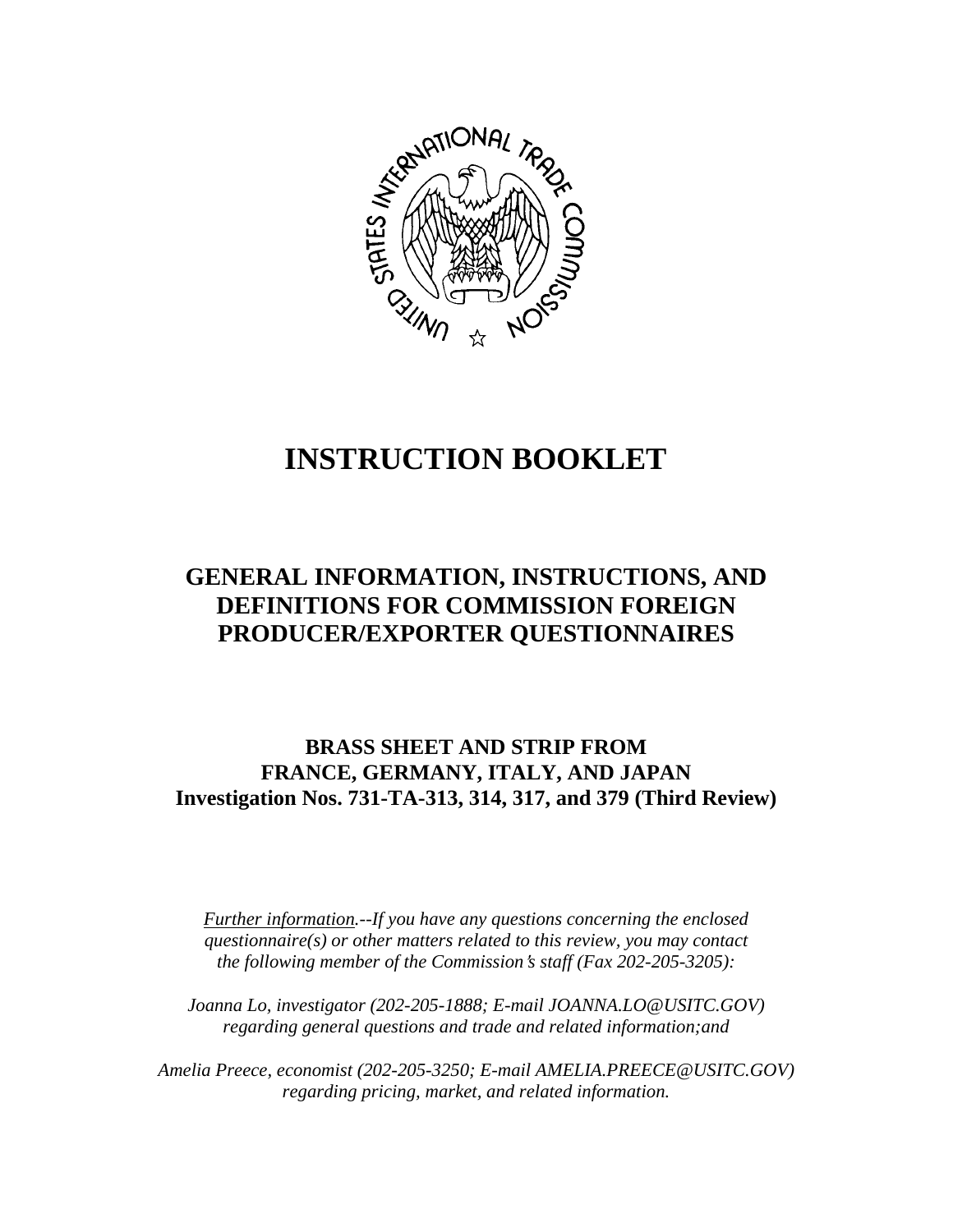#### **GENERAL INFORMATION**

*Background*.-- On January 8, 1987, January 12, 1987, March 6, 1987, and August 12, 1988, the Department of Commerce issued countervailing duty and/or antidumping duty orders on imports of certain brass sheet and strip from Brazil, Canada, France, Germany, Italy, Japan, Korea, the Netherlands, and Sweden (52 F.R. 698, 52 F.R. 1214, 52 F.R. 6995, and 53 F.R. 30454, respectively). On April 18, 2000, the Commission determined that revocation of the countervailing duty orders on brass sheet and strip from Brazil and France and the antidumping duty orders on brass sheet and strip from Brazil, Canada, France, Germany, Italy, and Japan, would be likely to lead to continuation or recurrence of material injury to an industry in the United States within a reasonably foreseeable time. The Commission further determined that revocation of the antidumping duty orders on brass sheet and strip from Korea, the Netherlands, and Sweden would not be likely to lead to continuation or recurrence of material injury to an industry in the United States within a reasonably foreseeable time (65 F.R. 20832). Consequently, the orders with respect to Brazil, Canada, France, Germany, Italy, and Japan were continued, and the orders with respect to Korea, the Netherlands, and Sweden were revoked (65 F.R. 25304, 25305). On March 6, 2006, the Commission determined that revocation of the antidumping duty orders on brass sheet and strip from France, Germany, Italy, and Japan would be likely to lead to continuation or recurrence of material injury to an industry in the United States within a reasonably foreseeable time. The Commission further determined that revocation of the antidumping duty and countervailing duty orders on brass sheet and strip from Brazil and the antidumping duty order on brass sheet and strip from Canada would not be likely to lead to continuation or recurrence of material injury to an industry in the United States within a reasonably foreseeable time (71 F.R. 14719). Consequently, the orders with respect to France, Germany, Italy, and Japan were continued (71 F.R. 16552), and the orders with respect to Brazil and Canada were revoked (71 F.R. 16115). On March 1, 2011, the Commission instituted third reviews pursuant to section 751(c) of the Tariff Act of 1930 (19 U.S.C. § 1675(c)) (the Act) to determine whether revocation of the orders would be likely to lead to continuation or recurrence of material injury to the domestic industry within a reasonably foreseeable time (76 F.R. 11509). If the Commission makes an affirmative determination, the orders will remain in place. If the Commission makes a negative determination, the Department of Commerce will revoke the orders.

Questionnaires and other information pertinent to this review are available at **http://www.usitc.gov/trade\_remedy/731\_ad\_701\_cvd/investigations/2011/brass\_sheet\_and\_ strip/reviewphase.htm**. Address all correspondence to the United States International Trade Commission, Washington, DC 20436. Hearing-impaired individuals can obtain information regarding this review via the Commission's TDD terminal (202-205-1810).

*Due date of questionnaire(s).*--Please submit the completed questionnaire(s) to the United States International Trade Commission so as to be received by **no later than November 23, 2011**. Because Commission staff might contact you with questions during the course of the proceeding, save the final version of the document(s) and retain all files and worksheets associated with the completed questionnaire(s). Please also retain a copy of any paper original document that you submit.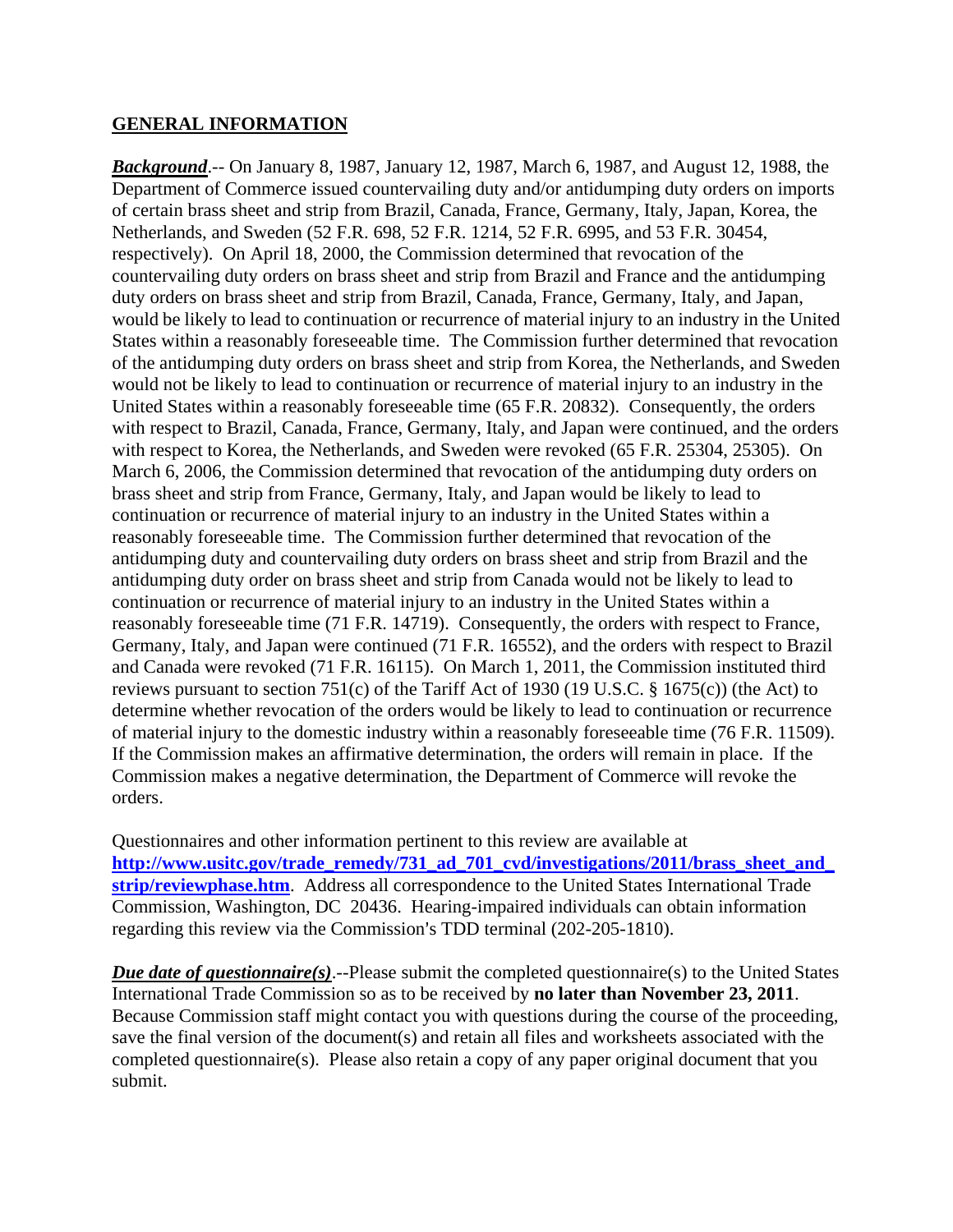# **GENERAL INFORMATION--***Continued*

*Service of questionnaire response(s)*.--In the event that your firm is a party to this review, you are required to serve a copy of the questionnaire(s), once completed, on parties to the proceeding that are subject to administrative protective order (see 19 CFR  $\S 207.7$ ). A list of such parties is maintained by the Commission's Secretary and may be obtained by calling 202-205-1803. A certificate of service must accompany the copy of the completed questionnaire(s) you submit (see 19 CFR § 207.7).

*Confidentiality*.--The commercial and financial data furnished in response to the enclosed questionnaire(s) that reveal the individual operations of your firm will be treated as confidential by the Commission to the extent that such data are not otherwise available to the public and will not be disclosed except as may be required by law (see 19 U.S.C. § 1677f). Such confidential information will not be published in a manner that will reveal the individual operations of your firm; however, nonnumerical characterizations of numerical business proprietary information (such as discussion of trends) will be treated as confidential business information only at the request of the submitter for good cause shown.

*Verification***.--The information submitted in the enclosed questionnaire(s) is subject to audit and verification by the Commission. To facilitate possible verification of data, please keep all your workpapers and supporting documents used in the preparation of the questionnaire response(s).**

*Release of information*.--The information provided by your firm in response to the questionnaire(s), as well as any other business proprietary information submitted by your firm to the Commission in connection with the review, may become subject to, and released under, the administrative protective order provisions of the Tariff Act of 1930 (19 U.S.C. § 1677f) and section 207.7 of the Commission's Rules of Practice and Procedure (19 CFR  $\S$  207.7). This means that certain lawyers and other authorized individuals may temporarily be given access to the information for use in connection with this review or other import-injury proceedings or reviews conducted by the Commission on the same or similar merchandise; those individuals would be subject to severe penalties if the information were divulged to unauthorized individuals.

# **INSTRUCTIONS**

*Answer all questions*.--Do not leave any question or section blank unless a questionnaire expressly directs you to skip over certain questions or sections. If the answer to any question is "none," write "none." If information is not readily available from your records in exactly the form requested, furnish carefully prepared estimates--designated as such by the letter "E." Answers to questions and any necessary comments or explanations should be supplied in the space provided or on separate sheets attached to the appropriate page of the questionnaire(s). If your firm is completing more than one questionnaire in connection with this review (i.e., a producer, importer, purchaser, and/or foreign producer questionnaire), you need not respond to duplicated questions in the questionnaires.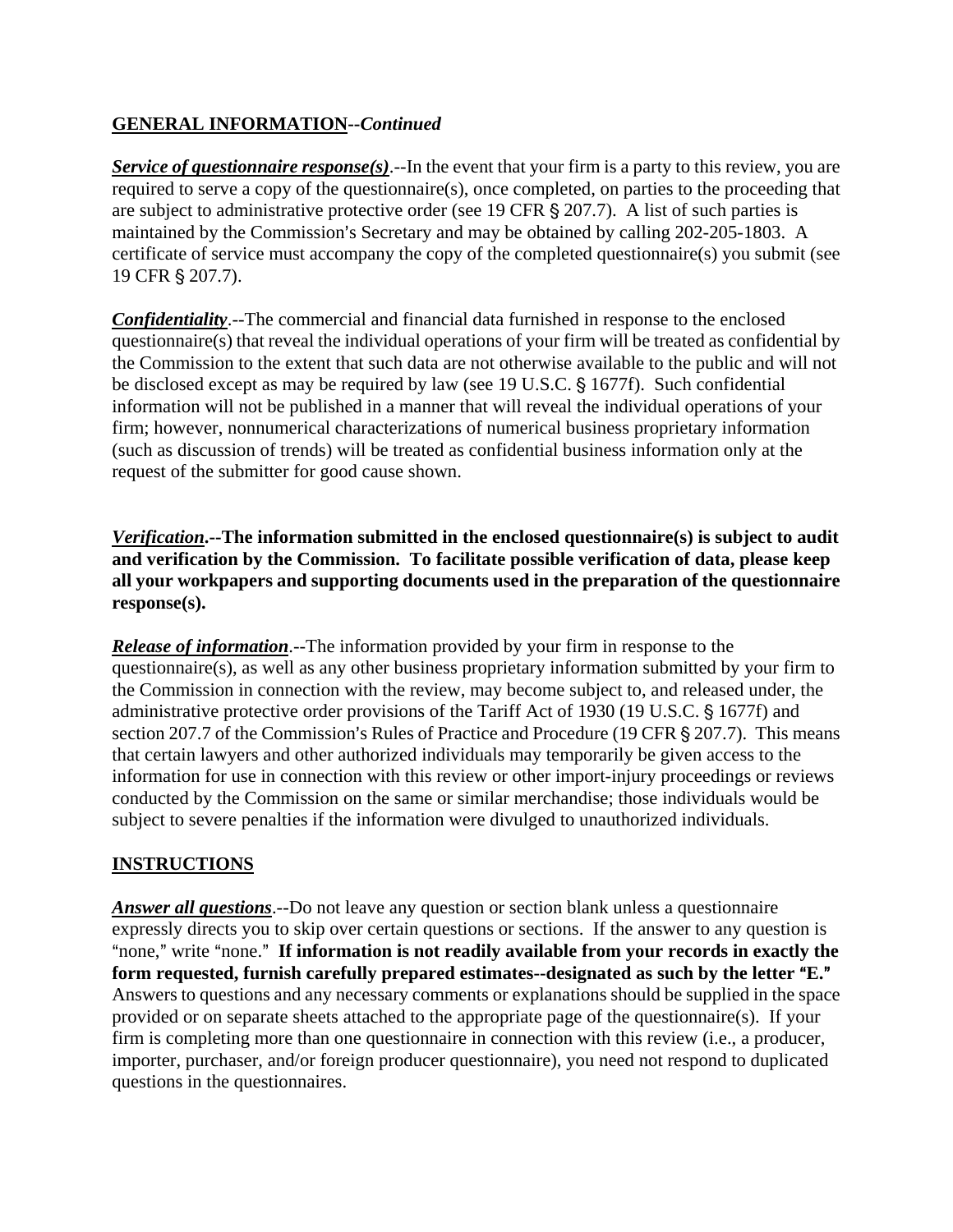*Consolidate all establishments in France, Germany, Italy, or Japan*.--Report the requested data for your establishment(s) located in France, Germany, Italy, and/or Japan. **Firms operating more than one establishment should combine the data for all establishments into a single report.** 

*Filing instructions*.—Questionnaires may be filed either in paper form or electronically.

*Electronic completion***.--**Your firm is encouraged (but not required) to complete the questionnaire electronically in MS Word format. The MS Word versions of all the questionnaires in this proceeding are available online at the ITC web page or may be obtained directly from the Commission's Investigator, **Joanna Lo (joanna.lo@usitc.gov, or 202-205-1888)**.

*Electronic submission***.--**To the degree that it is possible and not overly burdensome, the Commission requests that responding firms submit their questionnaire responses electronically in MS Word format. The submission of questionnaire responses in the MS Word format allows the Commission to compile, assess, and analyze submitted data more promptly. There are three electronic submissions options detailed below. Paper submissions are also accepted.

#### **OPTIONS FOR FILING**

This questionnaire is available as a "fillable" form in MS Word format on the Commission's website at

**http://www.usitc.gov/trade\_remedy/731\_ad\_701\_cvd/investigations/2011/bra ss\_sheet\_and\_strip/reviewphase.htm**. *Please do not attempt to modify the format or permissions of the questionnaire document*. You may complete the questionnaire and submit it, electronically, or you may print it out and submit it in paper form, as described below:

**• Compact disc (CD)**.—Copy your questionnaire onto a CD, include a signed certification page (page 1) (either in paper form or scanned PDF copied onto CD), and mail to the address above. *It is strongly recommended that you use an overnight mail service. U.S. mail sent to government offices undergoes additional processing which not only results in substantial delays in delivery but may also damage CDs.* 

• **Upload via Secure Drop Box.**—Upload the completed questionnaire in MS Word format along with a scanned copy of the signed certification page (page 1) through the Commission's secure upload facility:

*Web address*: https://dropbox.usitc.gov/oinv/ *Pin*: OINV

**• E-mail**.—E-mail your questionnaire to the investigator identified on page 1 of the Instruction Booklet; include a scanned PDF of the signed certification page (page 1). Type the following in the e-mail subject line: BPI Questionnaire, **INV. NO. 313**. *Please note that submitting your questionnaire by e-mail may subject your firm's business proprietary information to transmission over an unsecure environment and to possible disclosure. If you choose this option, the Commission warns you that any risk involving possible disclosure of such information is assumed by the submitter and not by the Commission.*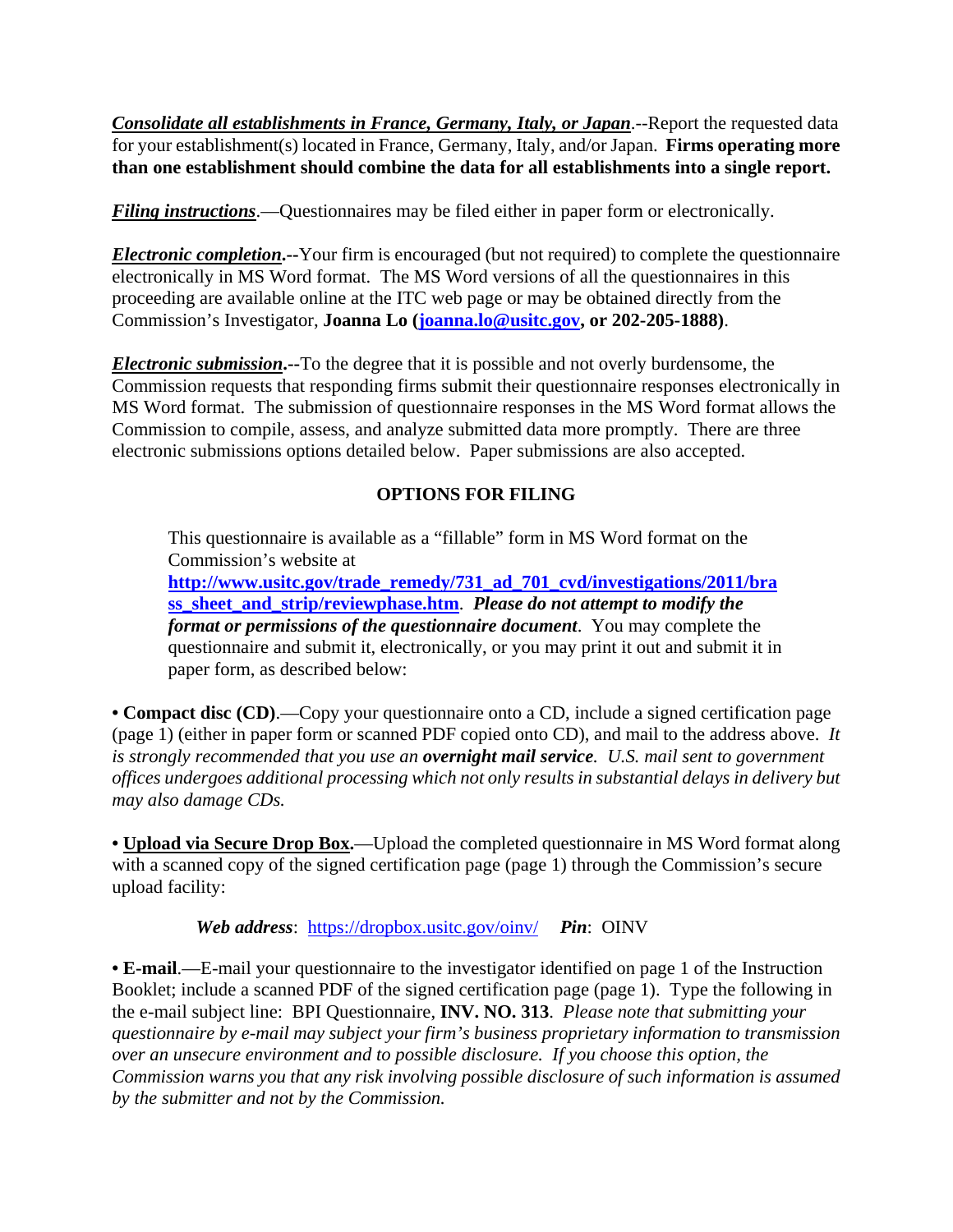### **INSTRUCTIONS--***Continued*

**• Fax**.—Fax to 202.205.3205.

**• Overnight mail service**.—Mail to the following address:

#### **United States International Trade Commission Office of Investigations, Room 615 500 E Street SW Washington, DC 20024**

**• U.S. mail**.—Mail to the address above, but use zip code 20436. *This option is not recommended. U.S. mail sent to government offices undergoes additional processing to screen for hazardous materials; this additional processing results in substantial delays in delivery.* 

Note: If you are a party to the proceeding, and service of the questionnaire is required, such service should be made in paper form.

# **DEFINITIONS**

*C20000-series brass sheet and strip*.--The product covered by the orders is brass sheet and strip, other than leaded and tinned brass sheet and strip. The chemical composition of the covered product is currently defined in the Copper Development Association (C.D.A.) 200 Series or the Unified Numbering System (U.N.S.) C20000. The orders do not cover products the chemical compositions of which are defined by other C.D.A. or U.N.S. series. In physical dimensions, the product covered by the orders has a solid rectangular cross section over 0.006 inches (0.15 millimeters) through 0.188 inches (4.8 millimeters) in finished thickness or gauge, regardless of width. Coiled, wound-on-reels (traverse wound), and cut-to-length products are included, The merchandise is currently covered by statistical reporting numbers 7409.21.00 and 7409.29.00 of the Harmonized Tariff Schedule of the United States (HTS).

#### **Note that "brass sheet and strip" referred to in these questionnaires comprises only C20000-series brass sheet and strip as defined above.**

*Firm*.--An individual proprietorship, partnership, joint venture, association, corporation (including any subsidiary corporation), business trust, cooperative, trustee in bankruptcy, or receiver under decree of any court.

*Related firm*.--A firm that your firm solely or jointly owned, managed, or otherwise controlled; a firm that solely or jointly owned, managed, or otherwise controlled your firm; and/or a firm that was solely or jointly owned, managed, or otherwise controlled by a firm that also solely or jointly owned, managed, or otherwise controlled your firm.